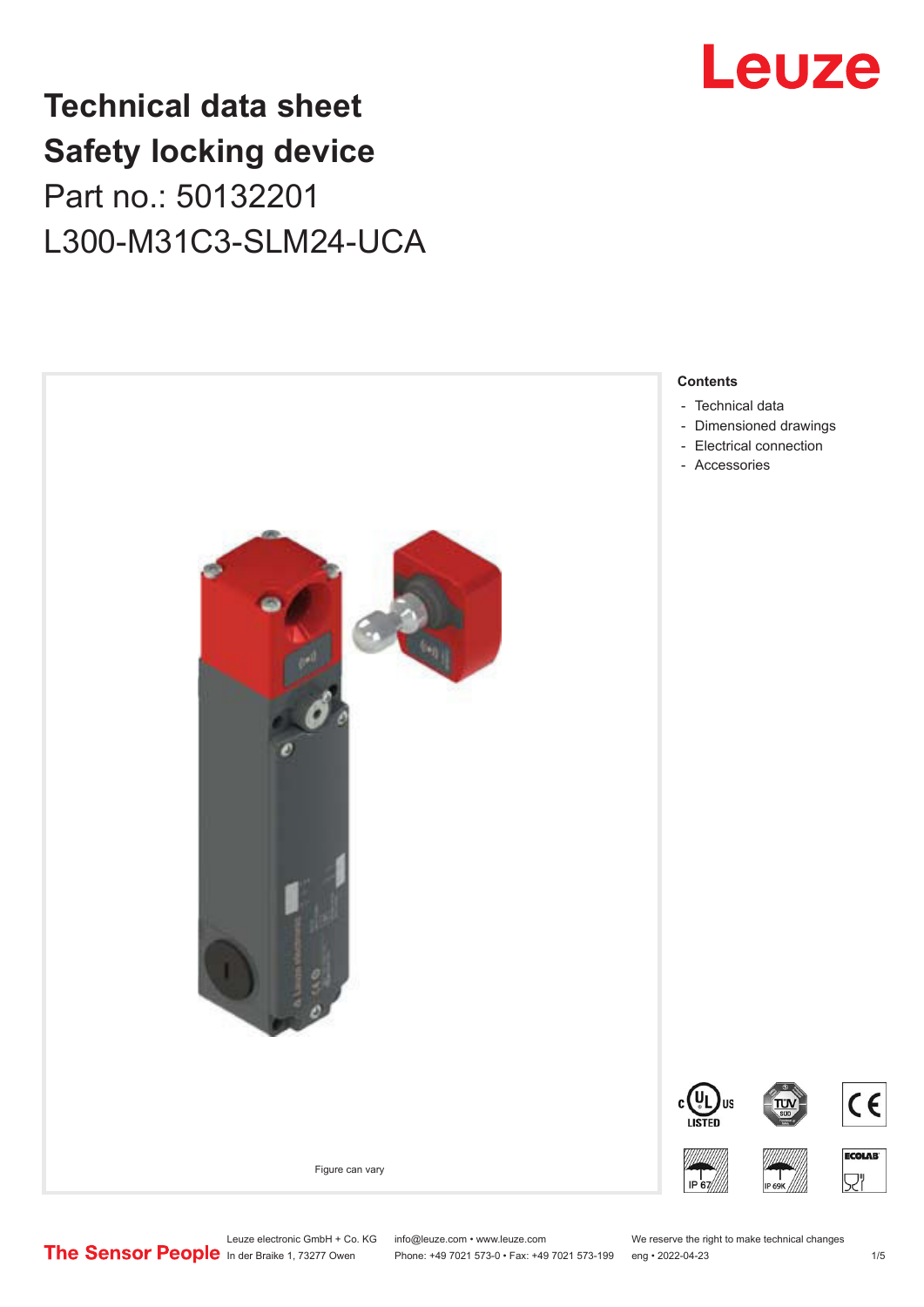## <span id="page-1-0"></span>**Technical data**

#### **Basic data**

| <b>Series</b>                     | L300                                                                         |
|-----------------------------------|------------------------------------------------------------------------------|
| Contains                          | 1x actuator                                                                  |
|                                   | 1x safety locking device                                                     |
|                                   |                                                                              |
| <b>Functions</b>                  |                                                                              |
| <b>Functions</b>                  | Locking device with guard interlocking in<br>acc. with EN ISO 14119 (type 4) |
| Activation mode of safety outputs | Safety outputs active if safety door is<br>closed and locked                 |

locked if electromagnet is deactivated

**Operating principle CONFIDENTIAL CONFIDENT** Cuiescent current principle – Actuator

#### **Characteristic parameters**

| <b>SIL</b>             | 3, IEC 61508                          |
|------------------------|---------------------------------------|
| <b>SILCL</b>           | 3, IEC/EN 62061                       |
| Performance Level (PL) | Up to and including e, EN ISO 13849-1 |
| MTTF <sub>d</sub>      | 2,725 years, EN ISO 13849-1           |
| $PFH_{n}$              | 1.17E-9 per hour                      |
| Mission time $T_{M}$   | 20 years, EN ISO 13849-1              |
| Category               | 4, EN ISO 13849-1                     |
| DC                     | High                                  |
| <b>Encoding level</b>  | High, EN ISO 14119                    |

#### **Electrical data**

| Type of wiring                                     | Series connection                   |
|----------------------------------------------------|-------------------------------------|
|                                                    | Single connection                   |
| <b>External safeguarding for supply</b><br>circuit | 2A type Gq (or equivalent)          |
| Performance data                                   |                                     |
| Supply voltage U <sub>B</sub>                      | 24 V, DC, -10  10 %                 |
| Current consumption, max.                          | 1.200 mA                            |
| Inputs                                             |                                     |
| Number of safety-related switching<br>inputs       | 2 Piece(s)                          |
| Number of digital switching inputs                 | 3 Piece(s)                          |
| <b>Switching inputs</b>                            |                                     |
| <b>Type</b>                                        | Digital switching input             |
| Switching voltage, typ.                            | 24 V                                |
| <b>Voltage type</b>                                | DC.                                 |
| Current consumption, typ.                          | 5 <sub>mA</sub>                     |
| Teach input for actuator                           | <b>No</b>                           |
| Digital switching input 1                          |                                     |
| <b>Function</b>                                    | IE1 activation input: electromagnet |
| Digital switching input 2                          |                                     |
| <b>Function</b>                                    | IE2 activation input: electromagnet |
| Safety-related switching inputs                    |                                     |
| <b>Type</b>                                        | Safety switching input              |
| <b>Voltage type</b>                                | DC.                                 |

## **Switching voltage, typ.** 24 V **Current consumption, typ.** 5 mA

| <b>Outputs</b>                                        |            |
|-------------------------------------------------------|------------|
| Number of safety-related switching<br>outputs (OSSDs) | 2 Piece(s) |
| Number of digital switching outputs 2 Piece(s)        |            |

| Safety-related switching outputs<br><b>Type</b> | Safety-related switching output OSSD                                                                                                       |
|-------------------------------------------------|--------------------------------------------------------------------------------------------------------------------------------------------|
| Voltage type                                    | DC                                                                                                                                         |
| Safety-related switching output 1               |                                                                                                                                            |
| <b>Switching element</b>                        | Transistor, PNP                                                                                                                            |
| Safety-related switching output 2               |                                                                                                                                            |
| <b>Switching element</b>                        | Transistor, PNP                                                                                                                            |
|                                                 |                                                                                                                                            |
| <b>Switching outputs</b>                        |                                                                                                                                            |
| <b>Type</b>                                     | Digital switching output                                                                                                                   |
| Voltage type                                    | DC                                                                                                                                         |
|                                                 |                                                                                                                                            |
| <b>Switching output 1</b>                       |                                                                                                                                            |
| <b>Switching element</b>                        | Transistor, PNP                                                                                                                            |
| <b>Function</b>                                 | O3 signal output: protective-device<br>closed                                                                                              |
|                                                 |                                                                                                                                            |
| <b>Switching output 2</b>                       |                                                                                                                                            |
| <b>Switching element</b>                        | Transistor, PNP                                                                                                                            |
| <b>Function</b>                                 | O4 signal output: protective-device<br>locked                                                                                              |
| <b>Connection</b>                               |                                                                                                                                            |
| <b>Number of connections</b>                    | 1 Piece(s)                                                                                                                                 |
| <b>Number of cable entries</b>                  | 3 Piece(s)                                                                                                                                 |
| <b>Connection 1</b>                             |                                                                                                                                            |
| <b>Function</b>                                 | <b>Connection with PLC</b>                                                                                                                 |
|                                                 | Contact connection                                                                                                                         |
|                                                 | Voltage supply                                                                                                                             |
| <b>Type of connection</b>                       | Terminal                                                                                                                                   |
| Type of terminal                                | Spring-cage terminal                                                                                                                       |
| No. of pins                                     | $16$ -pin                                                                                                                                  |
| <b>Cable properties</b>                         |                                                                                                                                            |
| <b>Connection cross sections</b>                | 1 x 0.34 to 0.75 mm <sup>2</sup> , wire with welded-<br>on wire-end sleeve, 1 x 0.34 to 1.5 mm <sup>2</sup> ,<br>wire with wire-end sleeve |
| <b>Mechanical data</b>                          |                                                                                                                                            |
| <b>Housing material</b>                         | Metal                                                                                                                                      |
|                                                 |                                                                                                                                            |

Leuze

| <b>HOUSING INDUCTION</b>                   | <b>IVIELAI</b>                                                 |
|--------------------------------------------|----------------------------------------------------------------|
| <b>Housing color</b>                       | Gray                                                           |
|                                            | Red                                                            |
| <b>Type of fastening</b>                   | Through-hole mounting                                          |
| Type of cable entry                        | M20 x 1.5                                                      |
| Side of cable entry                        | left, right, below                                             |
| Release device                             | Auxiliary release                                              |
| Switch type                                | Interlock device with guard interlocking                       |
| Approach speed                             | $0.0010.5$ m/s                                                 |
| Locking type                               | Spring force                                                   |
| Locking actuation                          | Spring                                                         |
| Locking force, max.                        | 9,750 N                                                        |
| <b>Mechanical life time</b>                | 1,000,000 actuation cycles, IEC 60947-<br>5-1 switching cycles |
| Actuation frequency, max.                  | 600 per hour, IEC 60947-5-1                                    |
| <b>Extraction force, unlocked actuator</b> | 30 N                                                           |
|                                            |                                                                |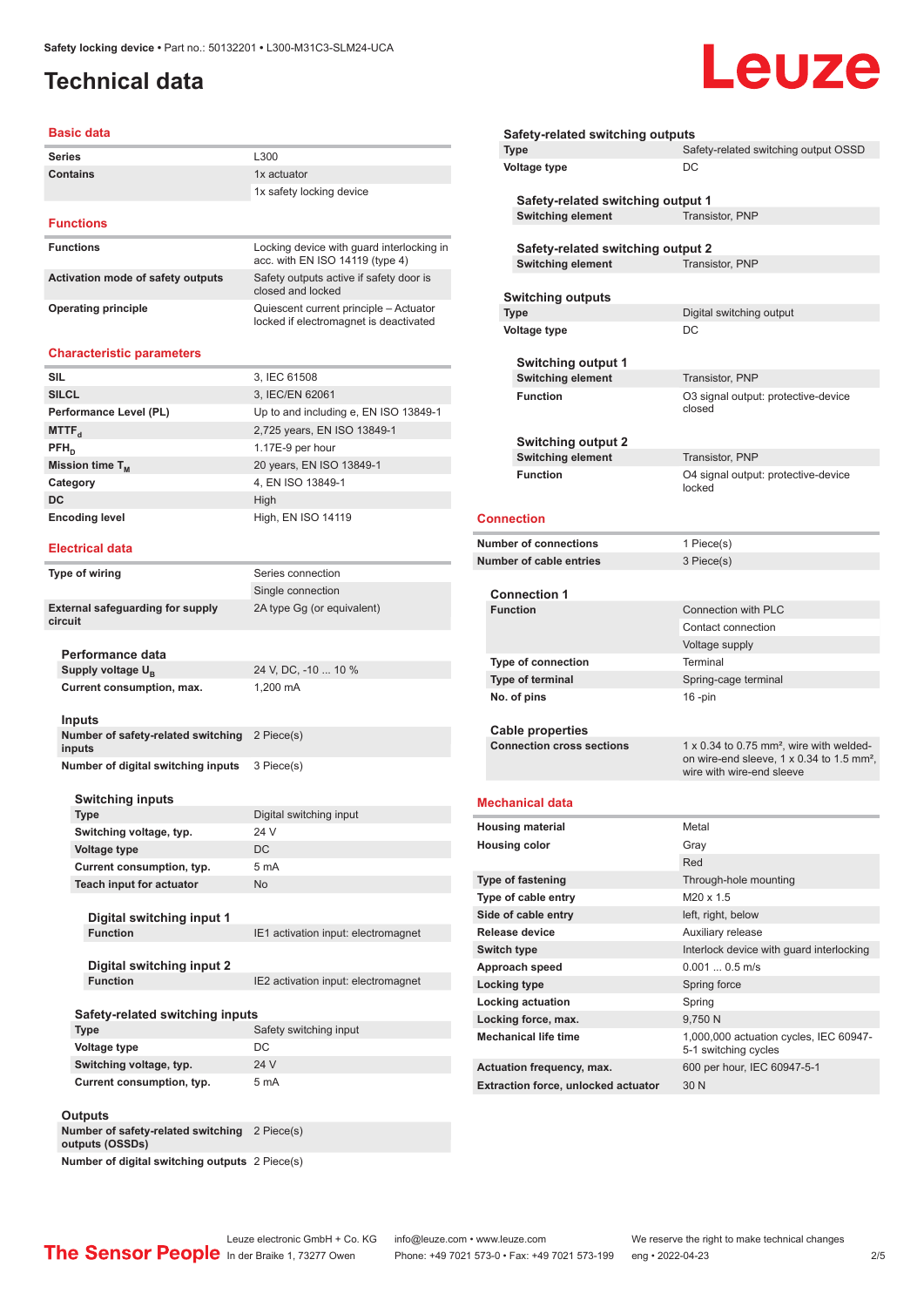## **Technical data**

# **Leuze**

#### **RFID sensor data**

| Assured operating distance S <sub>ao</sub> | $2 \text{ mm}$             |
|--------------------------------------------|----------------------------|
| Assured cut-out distance S <sub>ar</sub>   | 10 mm (actuator locked)    |
|                                            | 4 mm (actuator not locked) |
| Nominal switching distance S <sub>n</sub>  | $2.5 \text{ mm}$           |
| <b>Repeatability</b>                       | ≤ 10 % S <sub>n</sub>      |
| Max. switching frequency                   | 1 Hz                       |
|                                            |                            |

#### **Operation and display**

| Type of display             | I ED       |
|-----------------------------|------------|
| <b>Number of LEDs</b>       | 5 Piece(s) |
| <b>Operational controls</b> | Standard   |

#### **Environmental data**

| Ambient temperature, operation | -20  50 °C |
|--------------------------------|------------|
| Ambient temperature, storage   | $-4075 °C$ |

#### **Certifications**

| Degree of protection  | IP 67          |
|-----------------------|----------------|
|                       | IP 69K         |
| <b>Certifications</b> | c UL US        |
|                       | <b>ECOLAB</b>  |
|                       | <b>TÜV Süd</b> |

#### **Classification**

| <b>Customs tariff number</b> | 85369095 |
|------------------------------|----------|
| <b>ECLASS 5.1.4</b>          | 27272603 |
| <b>ECLASS 8.0</b>            | 27272603 |
| <b>ECLASS 9.0</b>            | 27272603 |
| ECLASS 10.0                  | 27272603 |
| <b>ECLASS 11.0</b>           | 27272603 |
| ECLASS 12.0                  | 27272603 |
| <b>ETIM 5.0</b>              | EC002593 |
| <b>ETIM 6.0</b>              | EC002593 |
| <b>ETIM 7.0</b>              | EC002593 |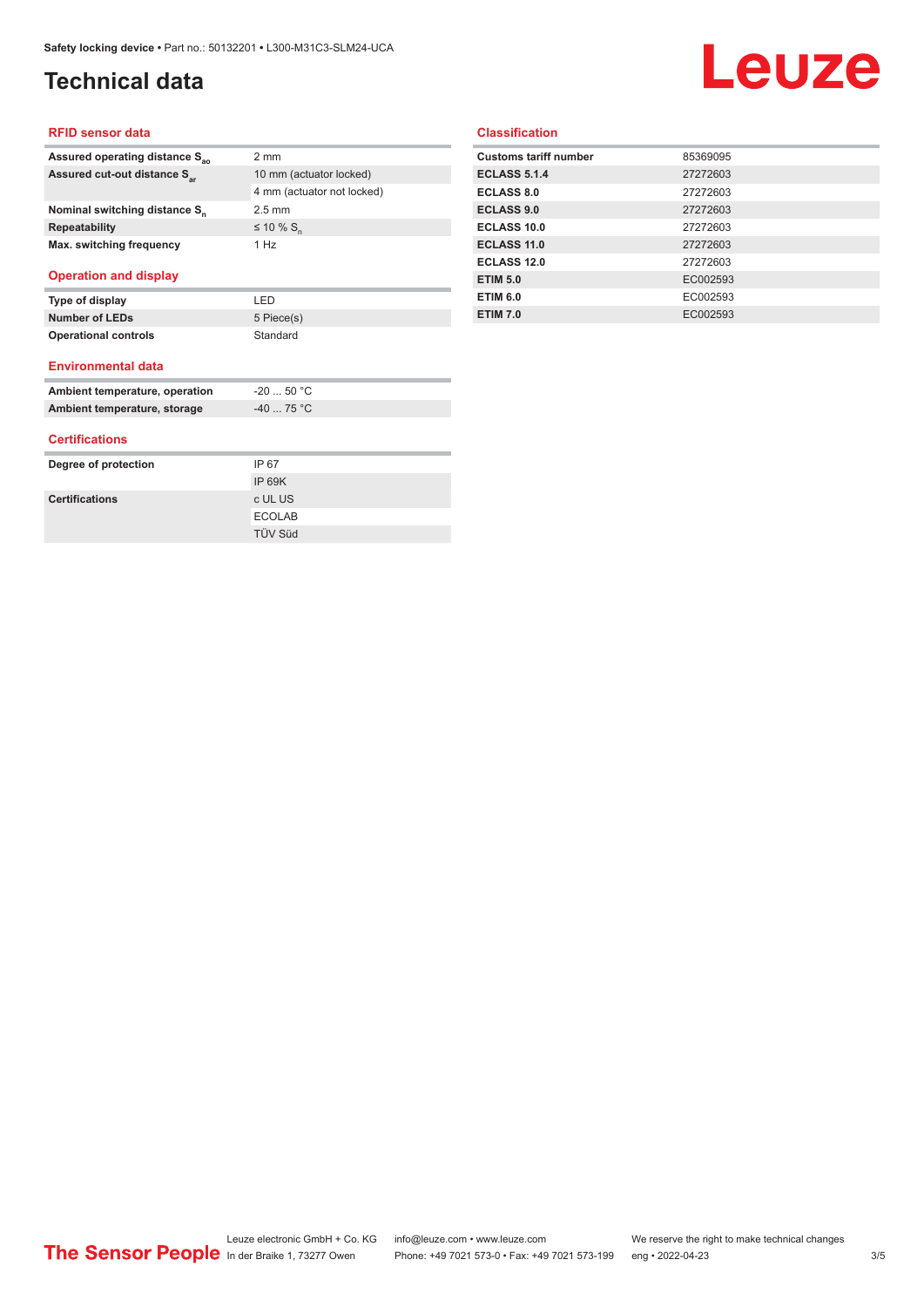## <span id="page-3-0"></span>**Dimensioned drawings**

All dimensions in millimeters

### Safety locking device